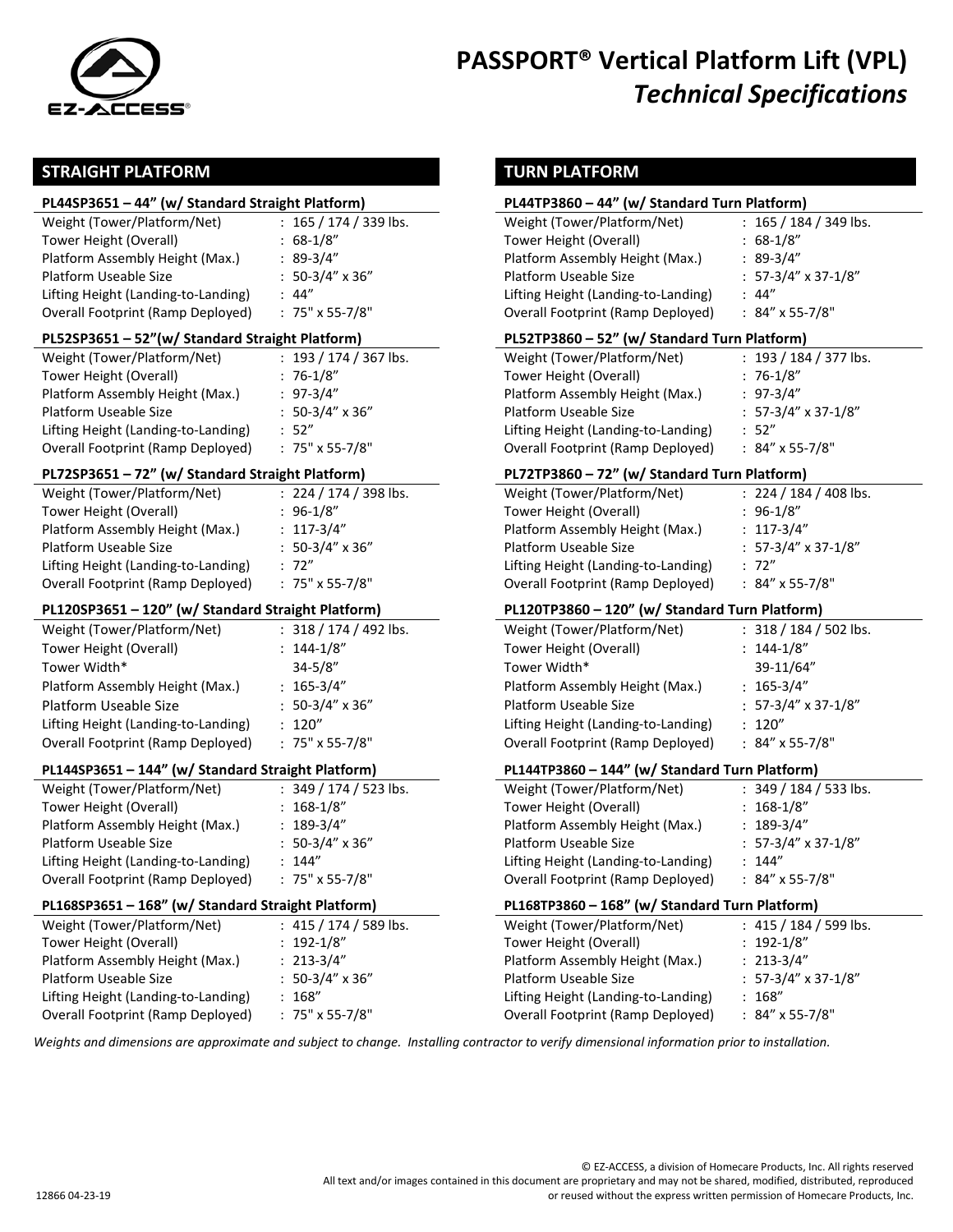| PERFORMANCE STDS (72" & UNDER):      | B44.1 / ASME A17.5, ASME 18.1-2017 (Sec 5); CSA Stds B44.1 and B355                                                                                                                                                                           |
|--------------------------------------|-----------------------------------------------------------------------------------------------------------------------------------------------------------------------------------------------------------------------------------------------|
| PERFORMANCE STDS (73" & OVER):       | B44.1 / ASME A17.5, ASME 18.1-2017 (Sec 5)                                                                                                                                                                                                    |
| <b>MAXIMUM RATED LOAD:</b>           | 750 lbs.                                                                                                                                                                                                                                      |
| <b>NUMBER OF PASSENGERS:</b>         | Two (one occupant with mobility device, plus one caregiver); never exceed Maximum Rated Load                                                                                                                                                  |
| <b>MAIN DRIVE ELECTRICAL:</b>        | 24 VDC supplied by two 12 VDC-12 Ah sealed lead-acid batteries; 2-amp smart charger                                                                                                                                                           |
| <b>CONTROL CIRCUIT ELECTRICAL:</b>   | 12 VDC                                                                                                                                                                                                                                        |
| <b>AC INPUT:</b>                     | 120 VAC, .6 amps                                                                                                                                                                                                                              |
| <b>AC POWER CORD LENGTH:</b>         | 12'                                                                                                                                                                                                                                           |
| <b>PRIMARY DRIVE:</b>                | 24 VDC worm drive motor; .58 hp; 28:1 reduction ratio; 96 rpm output speed rating                                                                                                                                                             |
| <b>FINAL DRIVE:</b>                  | 1" diameter Hi-lead® drive screw with bronze nut and bronze safety back-up nut                                                                                                                                                                |
| <b>DRIVE MOTOR CONTROL:</b>          | 24 VDC reversing relay; 12 VDC control input; 30-amp auto reset circuit breaker                                                                                                                                                               |
| <b>BRAKING:</b>                      | Worm drive gear motor                                                                                                                                                                                                                         |
| <b>STANDARD INTERFACE CONTROLS:</b>  | 12 VDC; separate, continuous, low pressure large mushroom-head control switches for "UP/DOWN"<br>operation; onboard LED indicator lights, including diagnostics for quick and easy reference; user<br>adjustable control box; keyed operation |
| <b>EMERGENCY STOP:</b>               | Red, sealed, 1.5" diameter mushroom-head, push button                                                                                                                                                                                         |
| <b>PLATFORM TRAVEL SPEED:</b>        | 10'/min                                                                                                                                                                                                                                       |
| <b>NUMBER OF STOPS/LANDINGS:</b>     | Two stops (upper and lower landings)                                                                                                                                                                                                          |
| <b>TOWER CONSTRUCTION:</b>           | Welded aluminum extrusion                                                                                                                                                                                                                     |
| <b>CARRIAGE CONSTRUCTION:</b>        | Welded aluminum; 1.9" MDS nylon 6/6 rollers; UHMW polyethylene low friction buffers                                                                                                                                                           |
| <b>PLATFORM CONSTRUCTION:</b>        | Welded aluminum, totally enclosed, removable aluminum framed side enclosures with coated steel filler<br>panels                                                                                                                               |
| <b>UNDER PLATFORM SAFETY:</b>        | Formed aluminum safety pan with obstruction detection circuit, designed to stop lift upon contact with<br>an obstacle under platform; takes less than 15 lbs. of pressure to activate safety pan stop                                         |
| <b>GUARD RAMP:</b>                   | Self-actuating; 24"                                                                                                                                                                                                                           |
| <b>EMERGENCY LOWERING:</b>           | Manual hand-crank lowering capability                                                                                                                                                                                                         |
| LIMIT SWITCHES:                      | Upper/lower and primary/secondary limit switch triggering locations are adjustable via movable cams                                                                                                                                           |
| <b>WEIGHT OF TOP LANDING GATE:</b>   | 50 lbs.                                                                                                                                                                                                                                       |
| <b>CONCRETE PAD ATTACHMENT:</b>      | Anchor-ready 6000 Series Aluminum                                                                                                                                                                                                             |
| <b>MOUNTING SURFACE RECOMMENDED:</b> | A level (F <sub>F</sub> 30-35, F <sub>L</sub> 20-25), $\geq$ 3,500 psi concrete pad with a 4" minimum thickness                                                                                                                               |
| <b>DRIVE SCREW LUBRICATION:</b>      | DUPONT <sup>™</sup> White Lithium Grease w/TEFLON <sup>®</sup> Fluoropolymer Aerosol (or equivalent)                                                                                                                                          |
| <b>WARRANTY:</b>                     | 2-Year Limited (visit www.ezaccess.com for complete warranty details)                                                                                                                                                                         |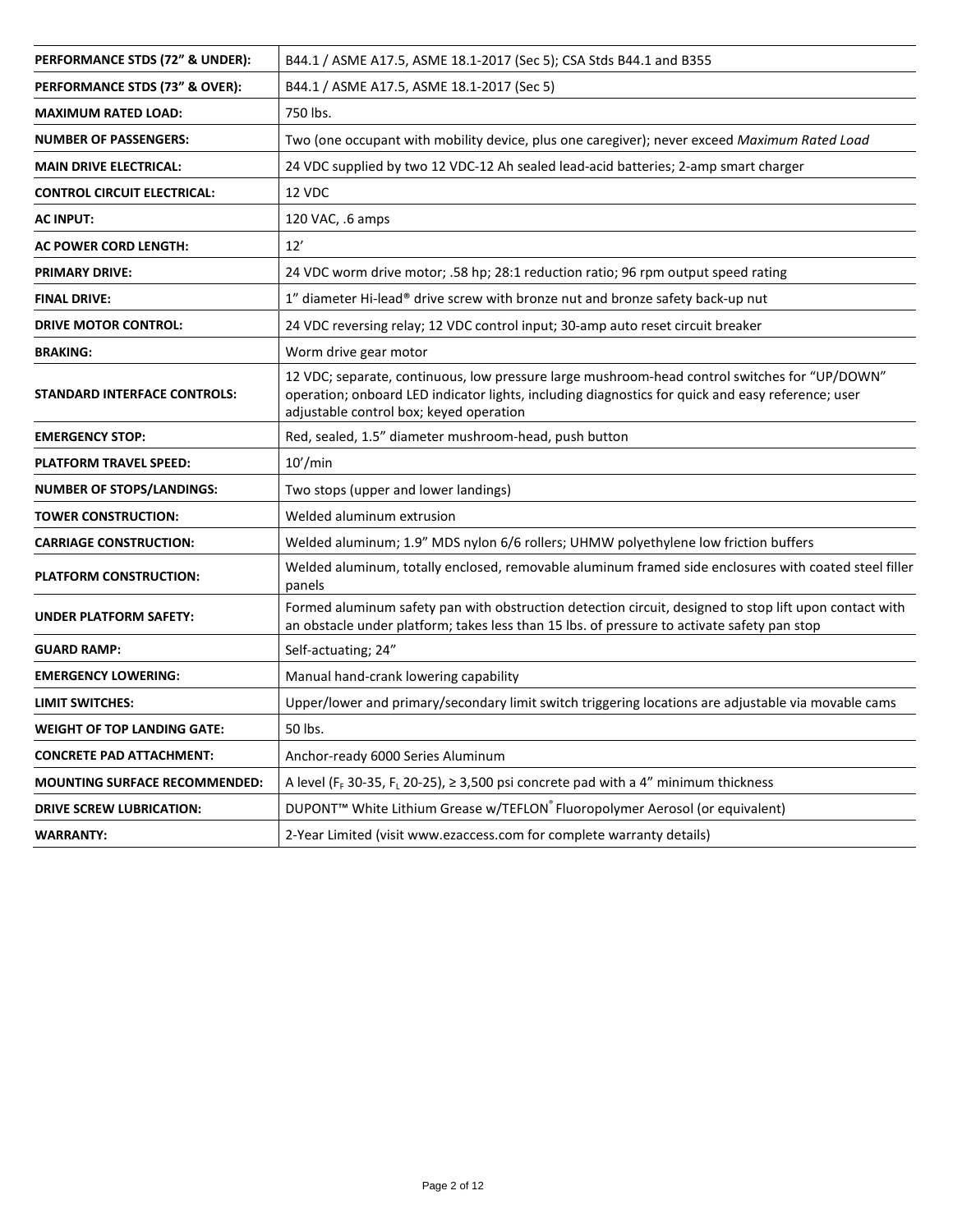### **ELEVATION VIEW DIMENSIONS**

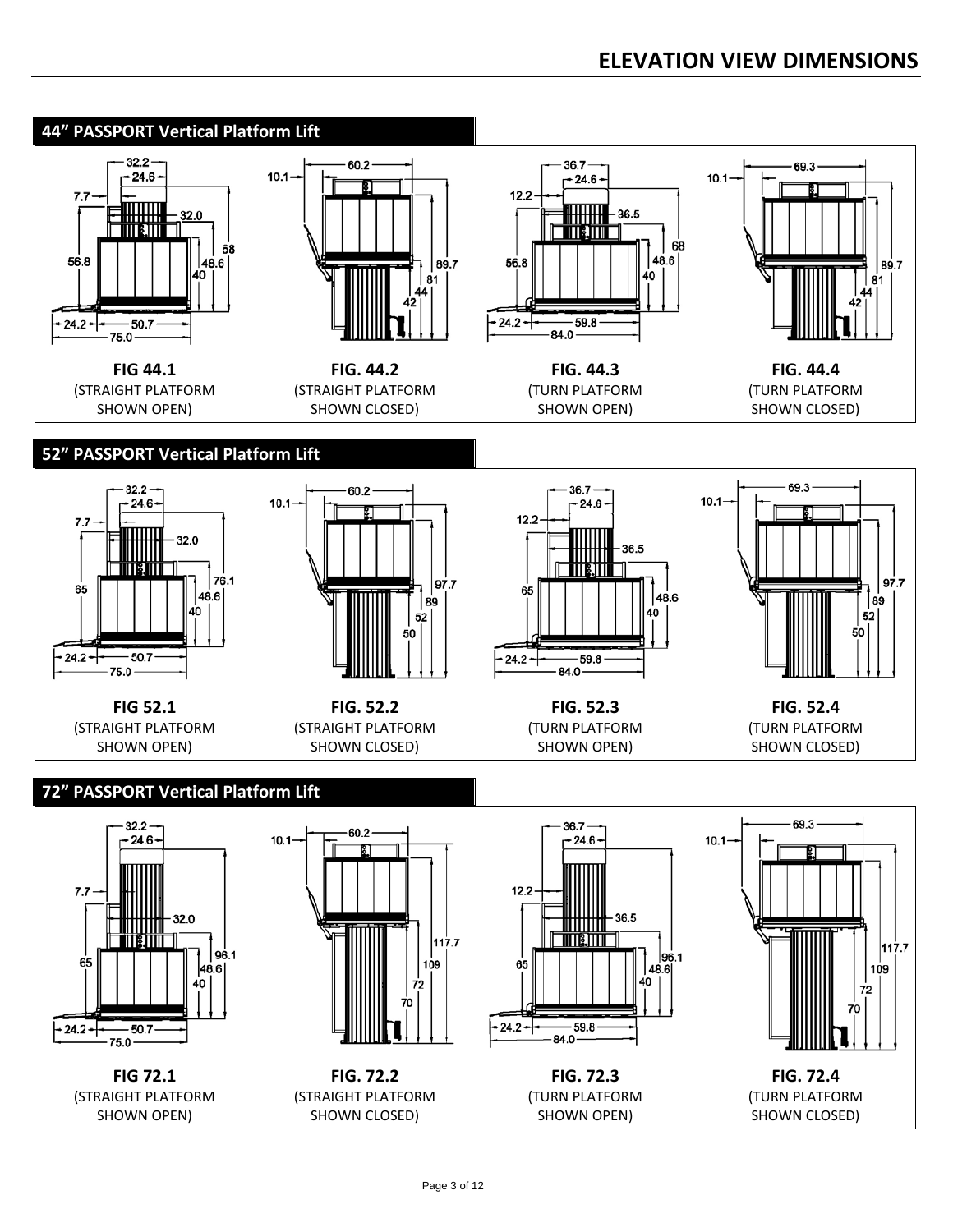## **ELEVATION VIEW DIMENSIONS, CONT'D**

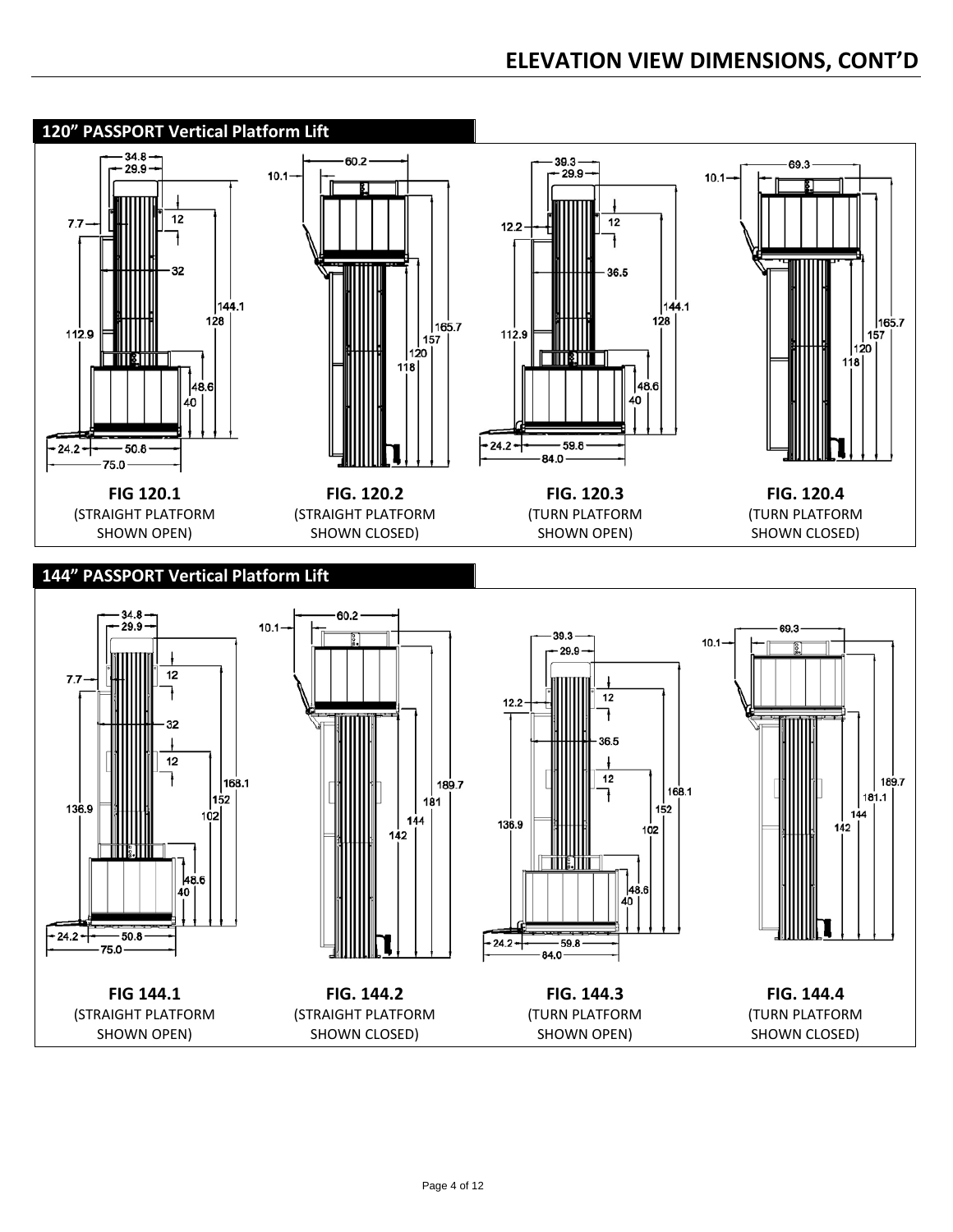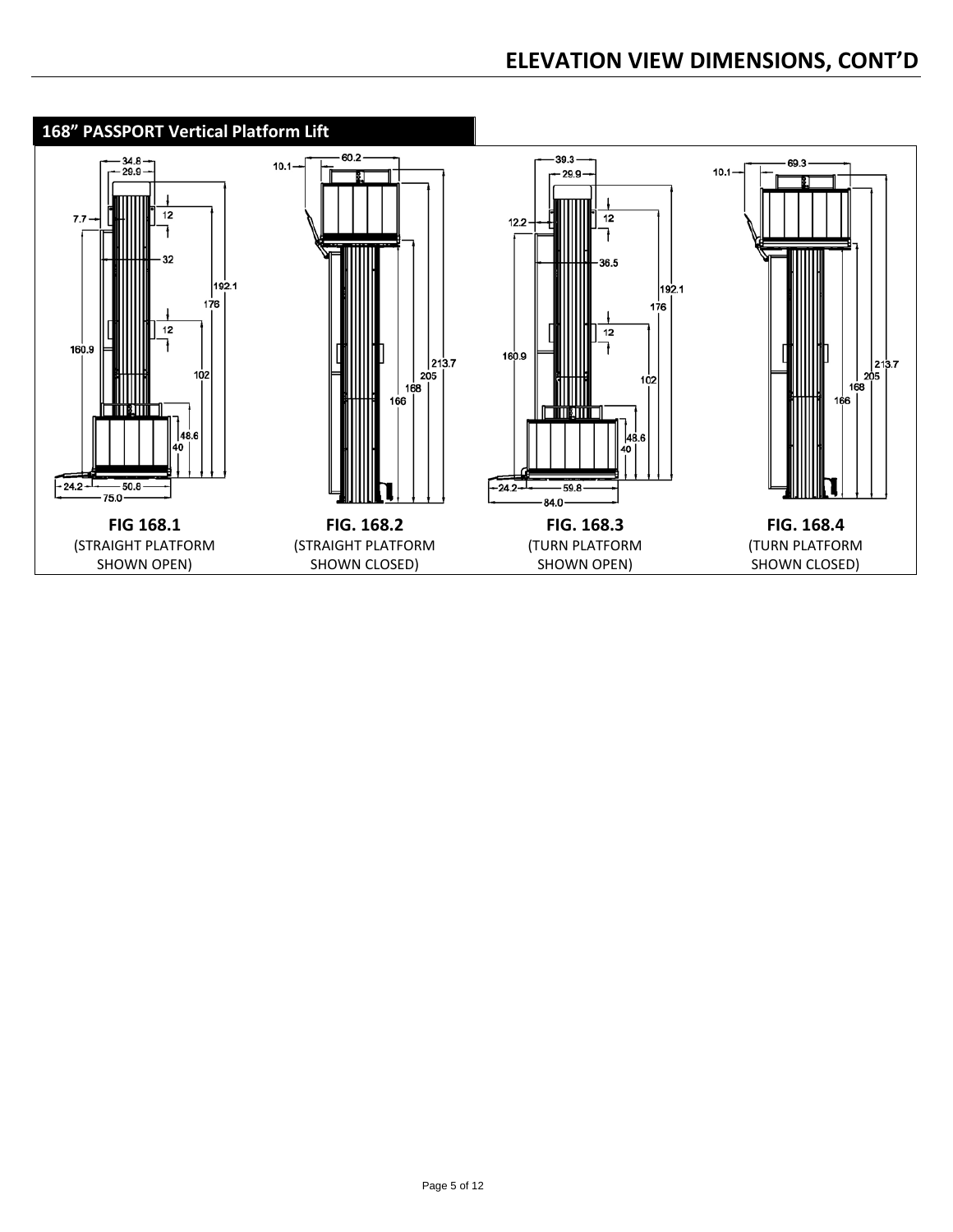

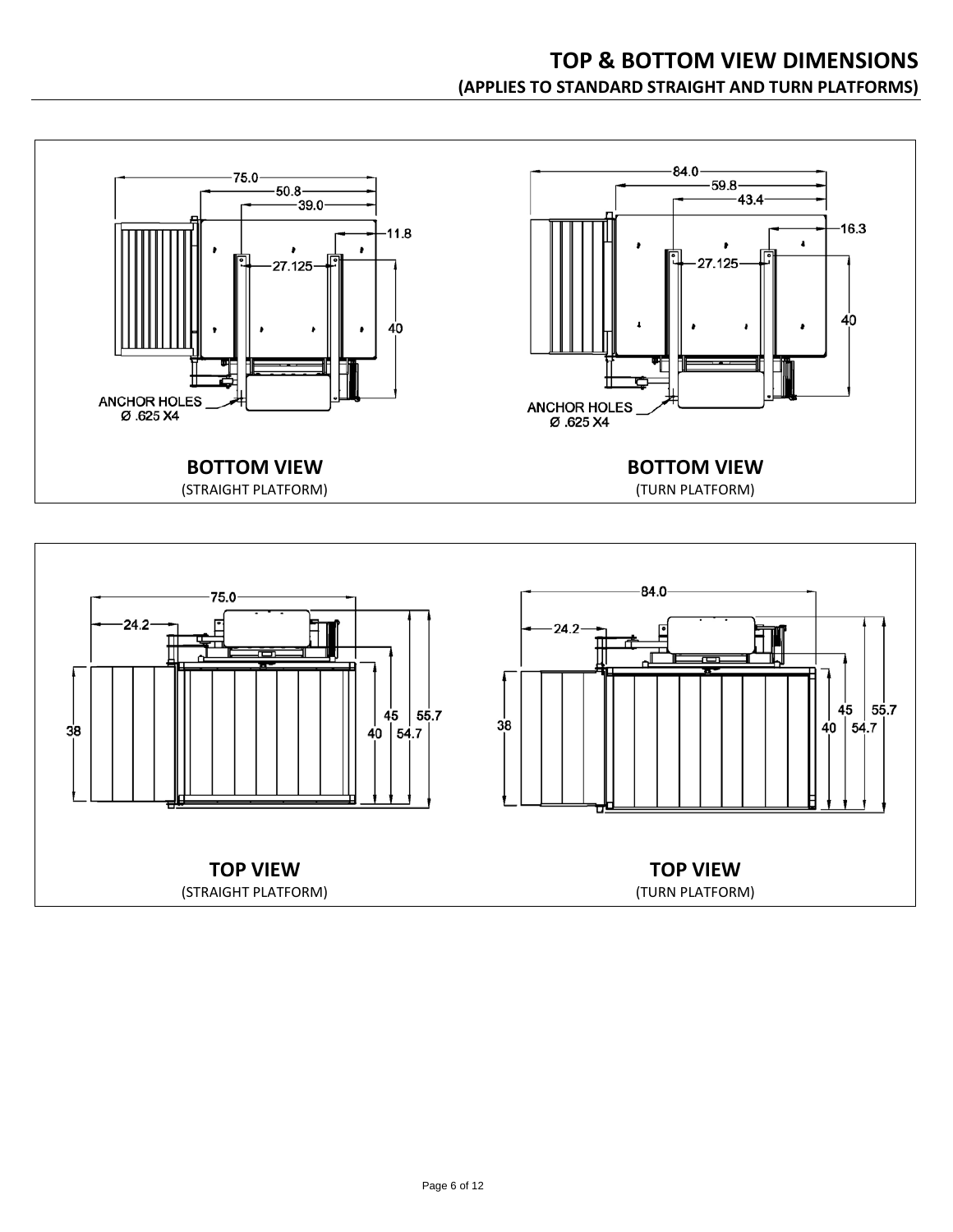- **PLATFORM GATE DOES NOT LATCH (GATE HINGES ARE SPRING LOADED).**
- **ENSURE MAXIMUM GATE SWING IS CONSIDERED DURING INSTALLATION AND USAGE EVALUATIONS. GATE SWING SHOWN BELOW IS APPROXIMATE; INSTALLING CONTRACTOR TO FIELD-VERIFY GATE SWING DIMENSIONS.**

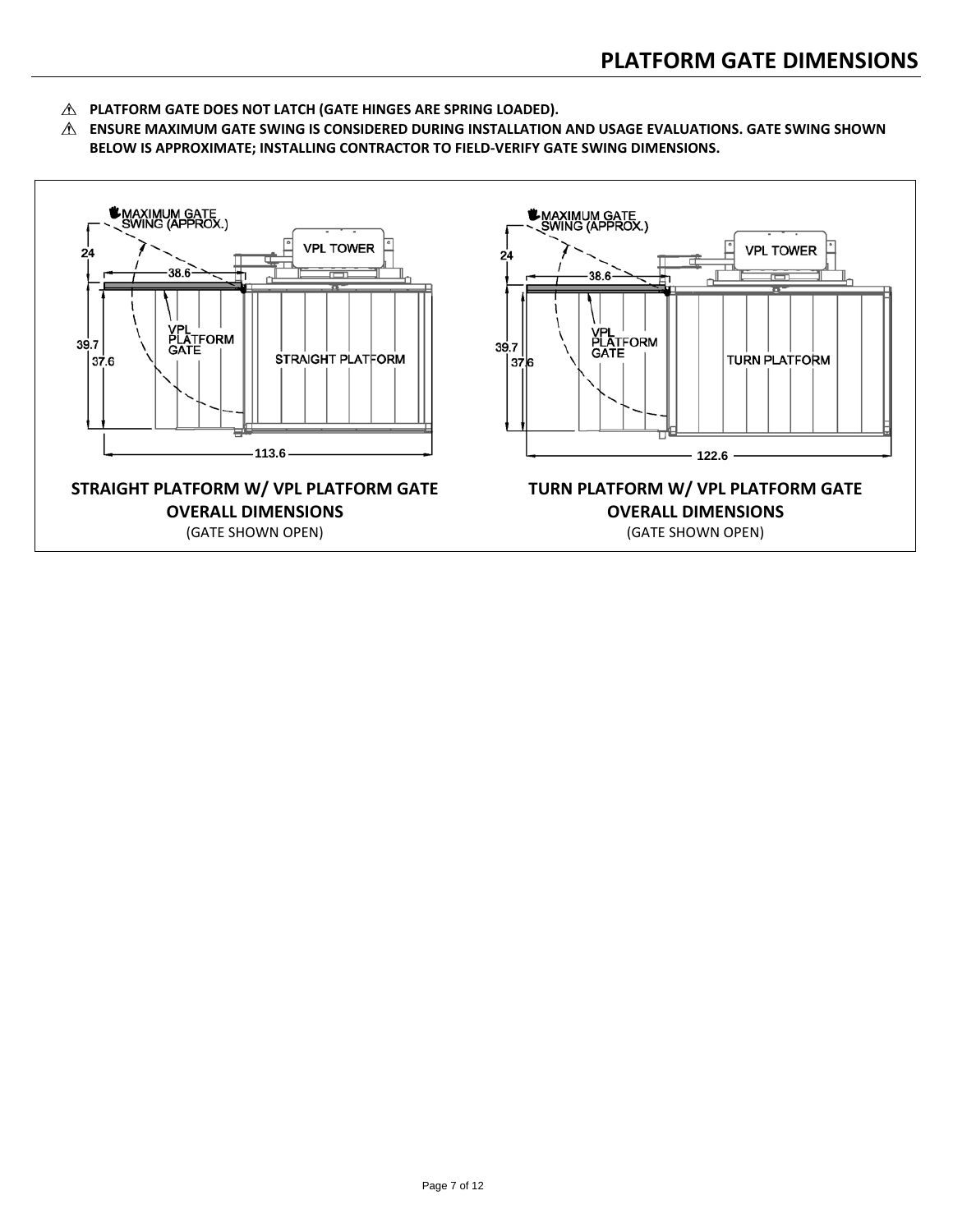### **CONCRETE PAD – DIMENSIONAL SPECIFICATIONS**

业 Although concrete pad dimensions for both straight and turn platform configurations are shown below, turn platform dimensions can be used universally for straight or turn.



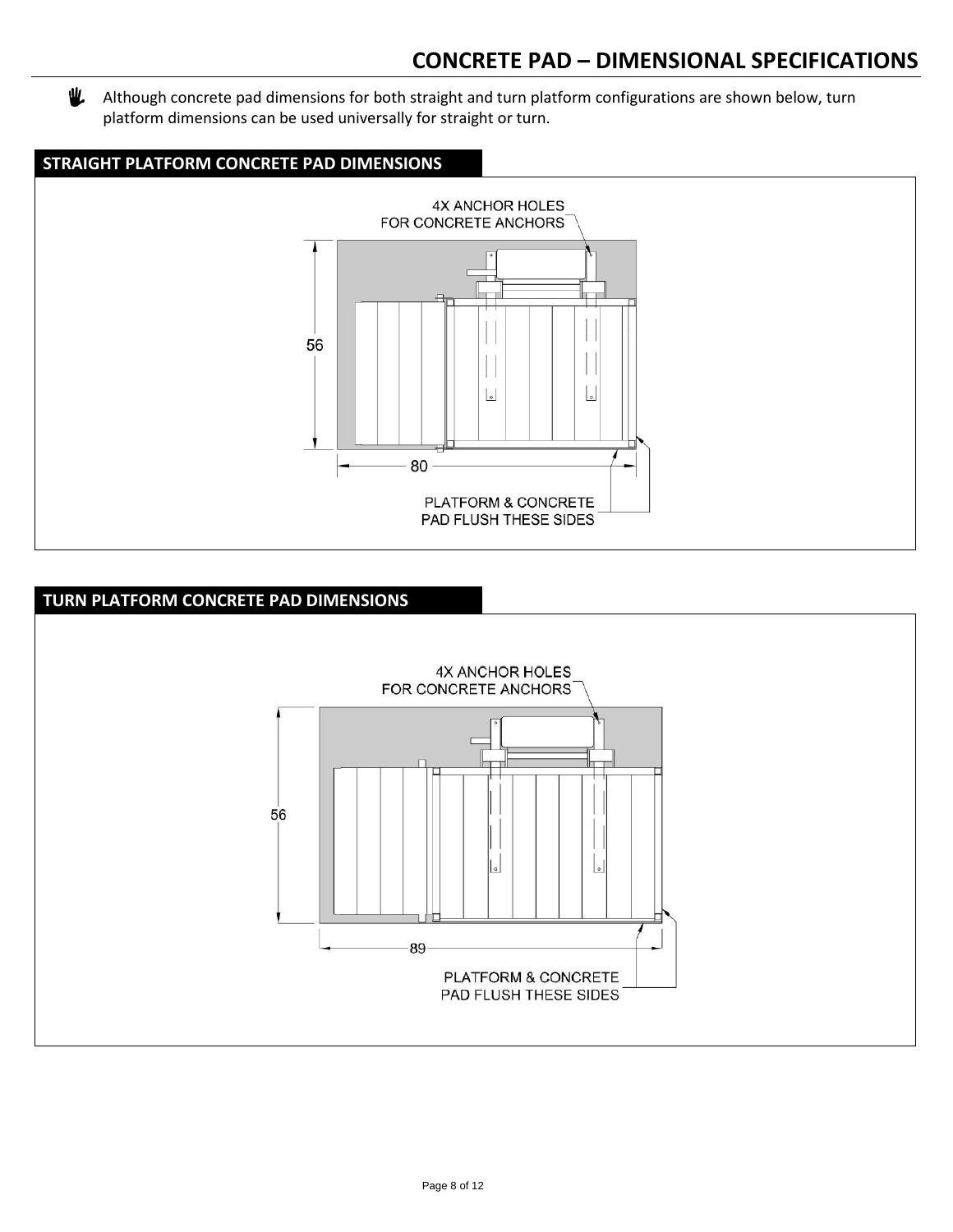**THE TYPE OF FASTENERS USED ON THE STRUCTURE END OF THE BRACING IS DEPENDENT UPON THE TYPE OF STRUCTURE THE BRACING WILL AFFIX TO. CONSULT YOUR CONTRACTOR TO DETERMINE PROPER FASTENERS TO USE.**



### **SIDE BRACE (SHOWN WITH KIT CONTENTS)**

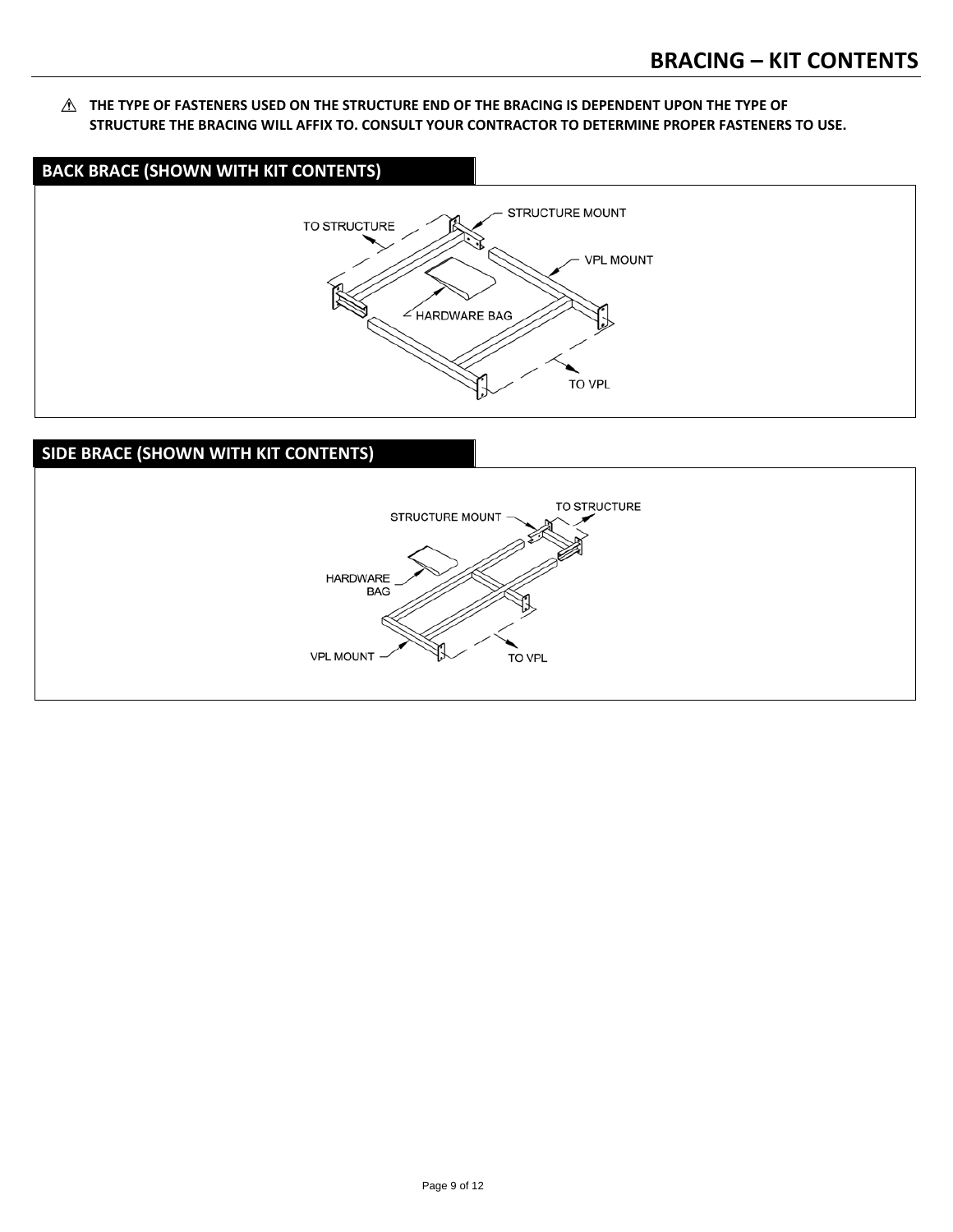

### **SIDE BRACE**

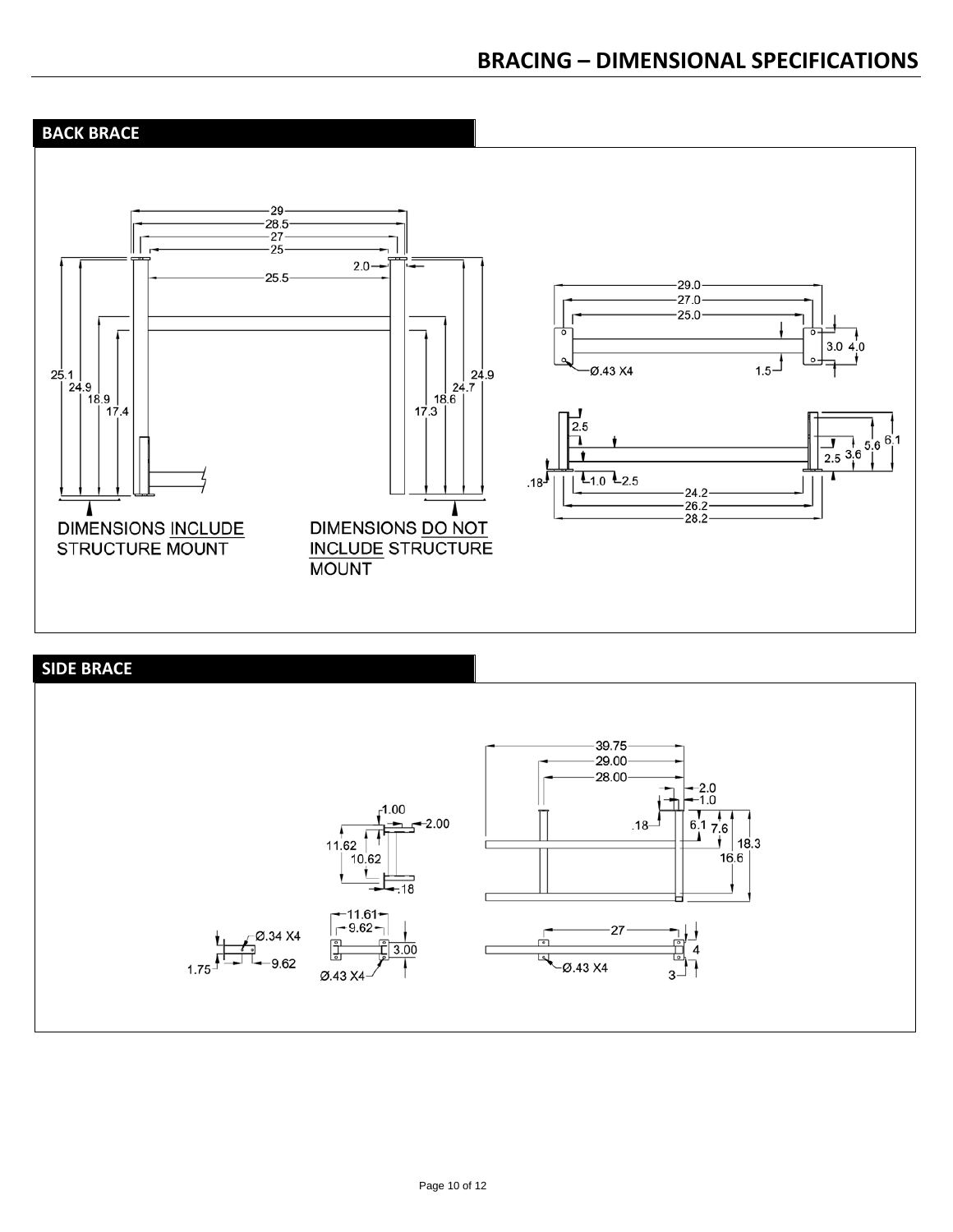

业 Side Braces are available in 2 styles: One for the Turn Platform and one for the Straight Platform. Referencing the images above, notice the two vertical tubes are longer on the Turn Platform Side Braces and shorter on the Straight Platform Side Braces (this is because the turn platform is physically larger than the straight platform).



Back Brace dimensions are the same for both Straight and Turn Platforms.